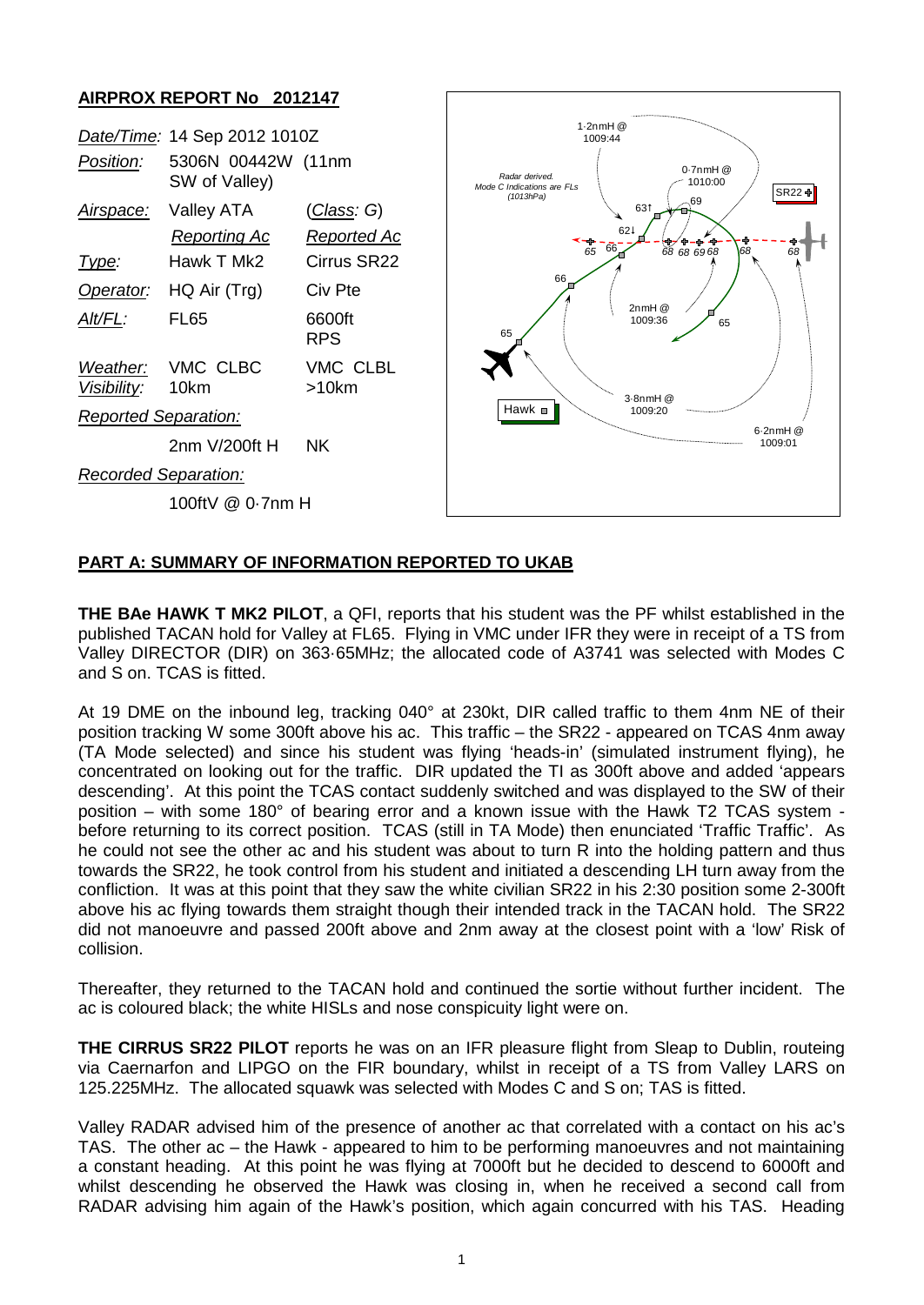270° at 170kt, he elected to stop his descent at 6600ft, in VMC clear between layers, to allow the Hawk 'more room' and advised the controller of that. When the Hawk became visible to him it was in his 2 o'clock a range of about 1nm. The Hawk then circled about his ac in a clockwise direction; he last saw it in his 5 o'clock. The SR22 pilot estimated the minimum horizontal separation as 2km on the diagram included within his report. Assessing the Risk as 'none', he knew where the Hawk was at all times and saw no reason to take any evasive action.

The ac is coloured silver; the HISL and landing light were on.

**THE VALLEY DIRECTOR (DIR) UNDER TRAINING** reports that two ac were on frequency conducting TACAN Approaches to RW31RHC. The preceding ac had left the TACAN hold descending inbound at which point he instructed the subject Hawk crew to descend to FL65 and report established in the hold. Observing an ac squawking A3720 – the SR22 - indicating FL72 Mode C some 8nm NE of the Hawk, the SR22's track appeared to be heading towards Point A of the TACAN Hold. He passed TI on the conflicting SR22 to the Hawk crew, who were not visual with the other ac. TI on the conflicting SR22 was passed a further 2 times, advising the Hawk crew that the other ac appeared to have commenced a descent. He called the LARS controller - RADAR - via landline to request TI and was advised that the A3720 squawk had levelled at an altitude of 6600ft RPS and the ac type was a Cessna 22 (sic). Updating the TI to the Hawk crew a further 2 times, the Hawk pilot elected to break-off from the TACAN procedure. Subsequently, the Hawk crew called visual with the SR22, asked if the SR22 pilot was working Valley ATC and advising that an Airprox would be filed.

**THE VALLEY DIRECTOR INSTRUCTOR CONTROLLER** reports that he observed all of the actions undertaken by the controller under training and believed that the obligations of a TS had been met; the controller under training passed and continuously updated the TI in a timely fashion.

**THE VALLEY LARS CONTROLLER (RADAR)** [who was screening a trainee] reports he had been controlling a very slow moving civilian ac – the SR22 - for about 20 min under a TS en-route westbound to Weston Airport Dublin at 7000ft HOLYHEAD RPS (1004hPa). As the SR22 approached a position about 10nm S of Valley, an ac left the TACAN hold on a path that would conflict with the SR22 and was 'called appropriately'. This track then descended well below the SR22 well before it came within 3nm. As the SR22 continued westward, he could see that in approximately 20-25 miles it would fly into confliction with another ac established in the TACAN hold – the subject Hawk - level at FL65. Around this time the SR22 pilot informed him that he was going to begin a descent to 4000ft RPS. Although this would descend it through the level of the Hawk in the TACAN hold, he felt that the range from this track and from the speed that he had earlier seen the SR22 descend, this would position the SR22 comfortably below the Hawk before any potential confliction arose. DIR called on the landline requesting TI on the SR22 and he advised of the SR22 pilot's intended descent. Without a request for any form of co-ordination from DIR he took it that DIR, or the crew of the Hawk, were happy with the descent and probably on a TS themselves. He called the Hawk to the SR22 pilot at a range of 10nm, then again at 7 or 8nm, as it was not descending at all quick enough to take it below the Hawk. In response, the SR22 pilot advised that he would level off at 6600ft RPS (1004hPa) until it was safely clear of the Hawk. Whilst this would not provide 500ft of vertical separation it meant that it was no longer descending through the Hawk's level and would remain over 300ft above it within 5nm range. As the flight was under a TS, he did not give any avoiding action. He called DIR back on the landline and passed an update that the SR22 was no longer descending and had levelled off. Once the SR22 was around 3nm clear of the Hawk, the SR22 pilot began descending of his own accord without advising that he was clear of the traffic. Upon checking his intentions, the SR22 pilot replied that he was descending to 4000ft RPS, but at this point the Hawk was now clear of the SR22.

**BM SAFETY POLICY & ASSURANCE** reports that this Airprox occurred between the Hawk operating IFR within the Valley TACAN hold in receipt of a TS from DIR, and an SR22 operating IFR in receipt of a TS from Valley RADAR.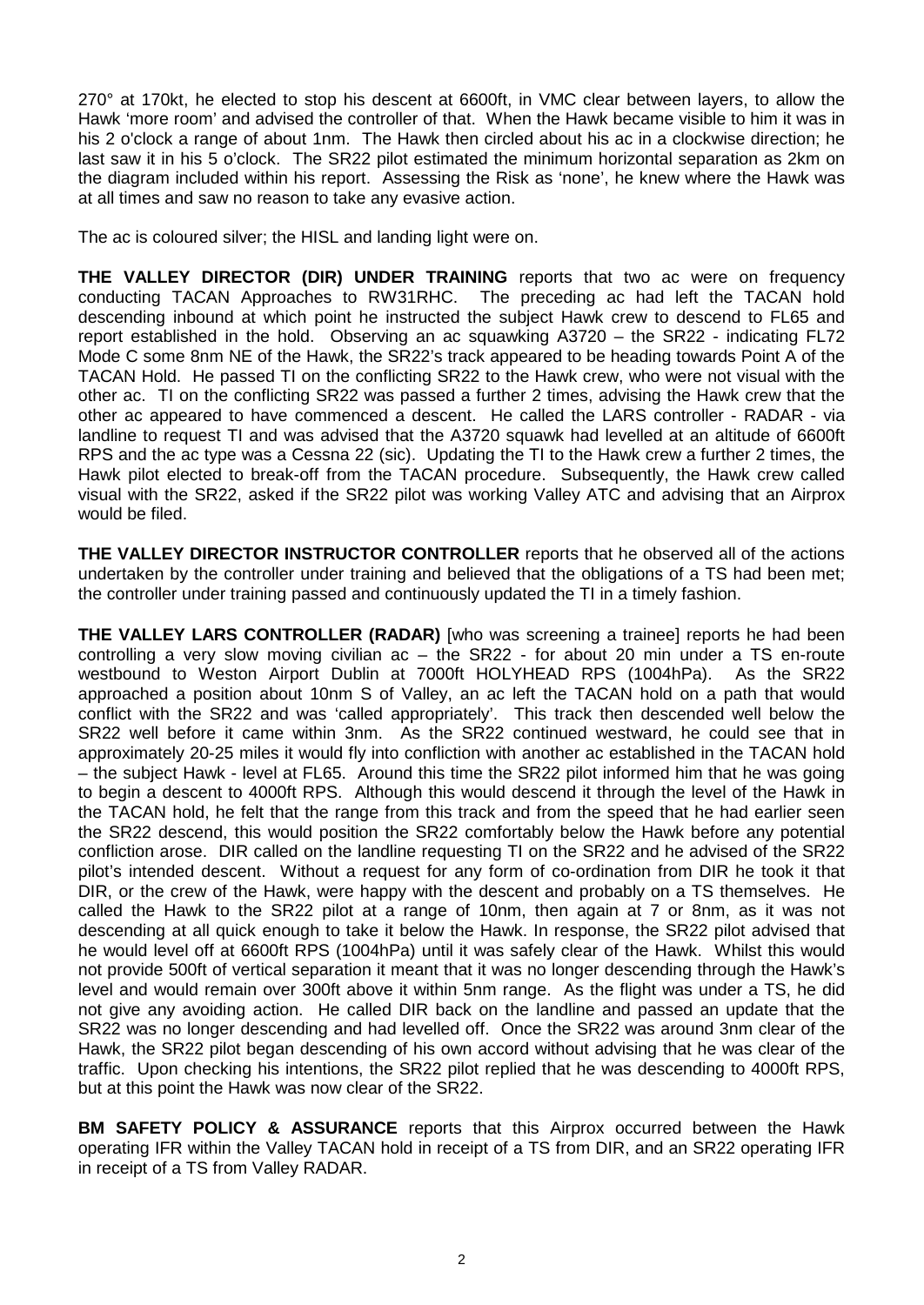DIR was manned by a trainee and screen controller; they reported their workload and task complexity as low and were providing ATSs to 2 Hawk ac, both conducting TACAN approaches to RW31RH. Disappointingly, the RADAR controller has not made an assessment of their workload and task complexity and was not available for comment at the time that this investigation was conducted. However, analysis of RADAR's RT transcript seems to show that the SR22 was the only ac in receipt of an ATS. No input was provided from the ATC SUPERVISOR. Moreover, this ATSU did not conduct an investigation of this Airprox in accordance with MAA RA 1410(1).

The incident sequence commenced at 1007:45, as DIR provided TI to the Hawk crew on the SR22 stating, "*traffic north-east 8 miles westbound indicating 1200 feet above*", which was acknowledged. The SR22 was 10.1nm NE of the Hawk, tracking W'ly, indicating 7200ft Mode C (1013hPa); the SR22 was flying at 7000ft on Holyhead RPS (1004hPa) – broadly 270ft difference between the RPS and the 1013.2hPa radar Mode C datum). The Hawk was flying level at FL65 within the TACAN hold (Figure 1 refers).

At 1007:51, the SR22 pilot advised RADAR that they were "*descending to 4000 feet*", which was acknowledged; 10.1nm lateral separation existed between the Hawk and the SR22 at this point. The RADAR screen controller stated in his report that, given the lateral separation that existed between the SR22 and the Hawk and the expected ROD of the SR22, based on a descent witnessed prior to the incident sequence, the SR22 would be 'comfortably below the TACAN traffic before the potential confliction arose'. Furthermore, RADAR stated that they conducted landline liaison with DIR over the SR22's transit at around this time and that as DIR had not requested co-ordination, they assumed that DIR was 'happy' with the SR22's descent and that the Hawk was also under a TS. However, this liaison call is not recorded on the tape transcript and is not referred to by DIR. It may be that the liaison was conducted 'off-line' and thus not recorded, or it may be that RADAR was mistaken and that they had confused this liaison with that conducted later in the incident sequence; a common human error in 'eye witness' reporting. Unfortunately, it has not proved possible to confirm either of these hypotheses.

At 1008:00, RADAR passed accurate TI to the SR22 on the Hawk, advising the pilot of, "*traffic left 10 o'clock 10 miles crossing left to right Flight Level 6-5*", which was acknowledged. At that point, the SR22 had not commenced a descent, which becomes apparent on the radar replay at 1008:21, when it is shown 9.1nm NE of the Hawk.



Figure 1: TACAN Procedure RW31RH at Valley.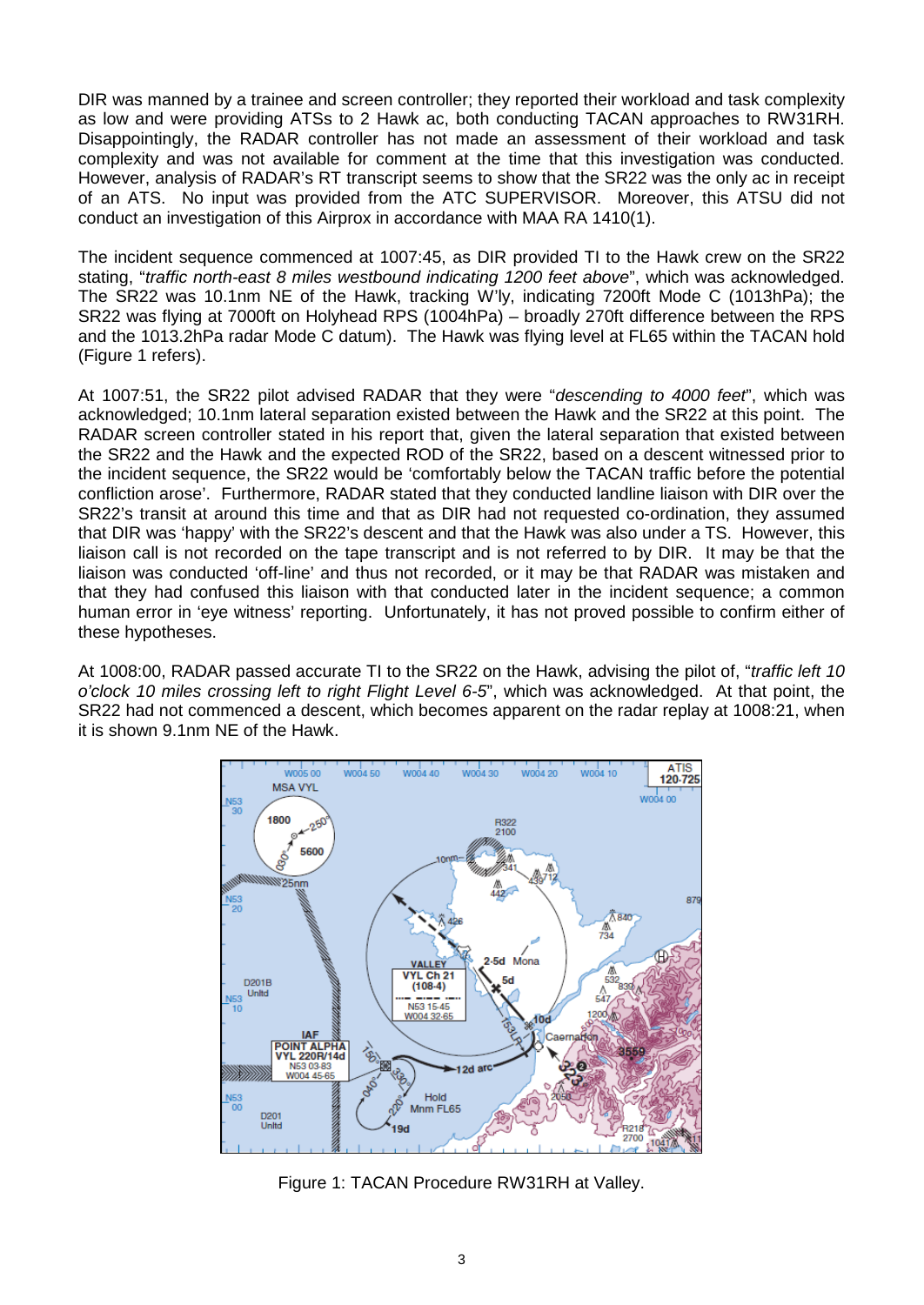At 1008:41, RADAR accurately updated the TI on the Hawk to the SR22 advising them that the, "*previously reported traffic now left 11 o'clock 7 miles crossing left to right Flight Level 6-5*." The SR22 pilot initially acknowledged the TI then, at 1008:59, advised RADAR that they were, "*maintaining 6600 feet till clear of that traffic*", which was acknowledged by the controller. At that point, the SR22 was 6.3nm ENE of the Hawk indicating 6900ft (1013hPa) - 6630ft RPS - tracking W'ly; the Hawk was turning through NNE, onto a QDM of 040° in accordance with the TACAN procedure. RADAR suggests in their report that the updated TI was prompted by the slow ROD of the SR22 which 'was not descending at all quick enough to take it below' the Hawk. Moreover, the RADAR controller states that whilst they were conscious that 6600ft RPS would not provide 500ft separation against the Hawk, they were content that the risk of collision had been averted as the SR22 would no longer be descending through the Hawk's level. RADAR's report also suggests that they were aware that, as the SR22 was in receipt of a TS, they were not required to achieve planned deconfliction minima.

At 1008:53, DIR updated the TI on the SR22 to the Hawk crew stating that, "*previously reported traffic now north-east 4 miles* [radar replay shows 6.6nm] *appears to be descending 300 feet above now this time*", which was acknowledged. At 1009:19, DIR provided a further update on the TI to the Hawk, advising the pilot that the, "*traffic now east abeam 3 miles, now...100 feet above this time*." The SR22 was 4.3nm ENE of the Hawk, indicating FL68 (about 6530ft RPS); the Hawk was indicating FL66 [and just about to turn R onto the outbound QDM of 220°]. Immediately after updating the TI, DIR contacted RADAR on the landline and requested, "*traffic information, Point ALPHA, north-east, 3 miles squawking 3-7-2-0* [the SR22]." RADAR replied that the SR22 was, "*maintaining 6600 feet, Valley Q*[garbled]." DIR immediately (1009:26) provided a further update on the TI to the Hawk crew, advising them, "*that Cessna aircraft* [it has not been possible to determine why DIR believed the SR22 to be a Cessna] *now east abeam 2 miles indicating 3 now 400 feet above*." Towards the end of this transmission at 1009:36, the Hawk indicates FL66; the SR22 is 2nm ENE indicating FL68. At 1009:40, the Hawk QFI advised DIR that they were, "*abandoning the hold, visual with that traffic*." It is evident on the radar replay that, just after this transmission is made, the Hawk has turned L and is next shown descending through FL62; the SR22 is 1.2nm ENE indicating FL69.

The CPA occurred at 1009:53, as the Hawk, indicating FL60, passed 0.6nm NW of the SR22 that was indicating 6900ft. [UKAB Note: The radar recording available to the UKAB only shows the Hawk descending to FL62, with min H occurring at 1010:00, as the Hawk, indicating FL69, flew into the SR22's 4 o'clock at a range of 0·7nm, the latter indicating FL68.] The SR22 pilot reported that he first sighted the Hawk in their 2 o'clock, which mirrors the geometry at the time of the CPA. The Hawk pilot reported sighting the SR22 shortly after initiating the descending L turn at about 1009:40.

CAP 774 Chapter 3 Para 6 states that:

'Whether traffic information has been passed or not, a pilot is expected to discharge his collision avoidance responsibility without assistance from the controller. If after receiving traffic information, a pilot requires deconfliction advice, an upgrade to Deconfliction Service shall be requested. The controller shall make all reasonable endeavours to accommodate this request as soon as practicable and provide deconfliction advice at the earliest opportunity.

*When providing headings/levels for the purpose of positioning and/or sequencing or as navigational assistance, the controller should take into account traffic in the immediate vicinity, so that a risk of collision is not knowingly introduced by the instructions passed. However, the controller is not required to achieve defined deconfliction minima.*

Notwithstanding the extract from CAP774 and cognisant that both DIR and RADAR maintained a flow of timely and accurate TI, BM SPA contends that as the Hawk crew was conducting an IFR procedure, both controllers had an opportunity to exhibit more positive control, at an earlier phase of the incident, in line with both 'good practice' and their 'Duty of Care'. Whilst RADAR did not knowingly introduce a risk of collision by permitting the SR22's descent, given that they were becoming concerned over the SR22's slow ROD, 'good practice' would have been an intermediate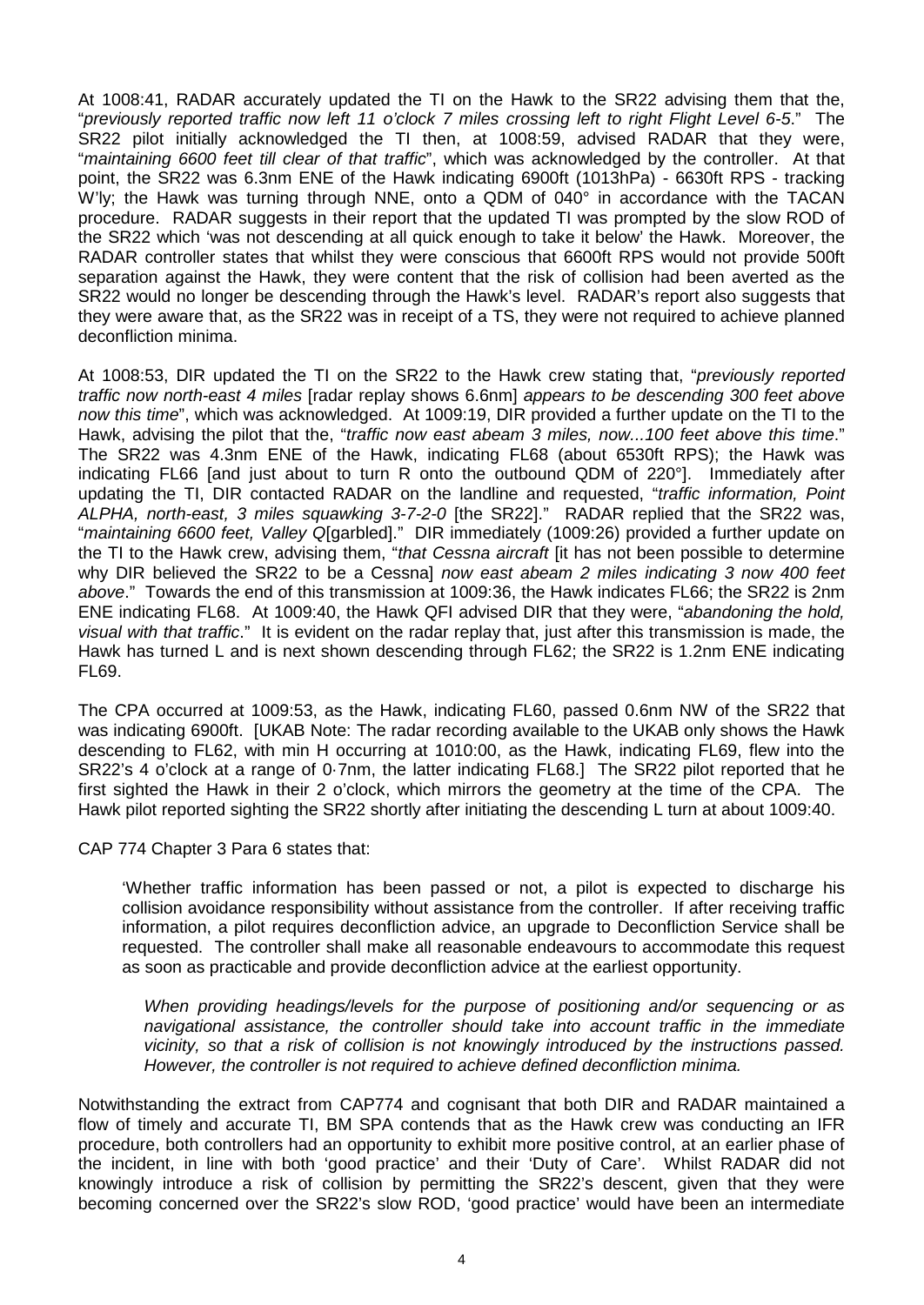level-off instruction or to have requested the SR22 pilot to expedite the descent. Moreover, analysis of the DIR RT transcript proved that an earlier opportunity existed for them to contact RADAR to determine the SR22 pilot's intentions and, potentially, to agree a course of action to de-conflict the flight paths of the respective ac. That said, the pilots of both the SR22 and the Hawk were operating in Class G airspace and were in receipt of timely and accurate TI to enable them to discharge their responsibilities to 'see and avoid' each other's ac. It is noteworthy that the Hawk crew maintained the hold until visually acquiring the SR22 relatively late in the incident sequence. The risk of collision was broken by the SR22 pilot's decision to level-off at 6600ft RPS, with the lateral confliction broken by the Hawk QFI's descending L turn.

During this investigation it was noted that the advisory notes contained within the Terminal Approach Plates (TAPs) for RAF Valley still make reference to the fact that a 'Radar Advisory Service' is not available at certain phases of an IFR approach. SATCO Valley has stated that AIDU have been requested to make the necessary amendments; however, AIDU have stated that due to manpower shortages, they will not amend the Valley TAPs until the PANSOPS charts have been finalised.

**HQ AIR (TRG)** comments that everyone involved in this incident complied with their obligations; to pass TI on the part of the controllers and to take avoiding action on the part of the crews. Echoing BM SPA's comments, it is disappointing that more informative TI, or a degree of positive controlling, was not provided. The SR22 pilot was understandably not aware of the location of the TACAN hold and the intentions of the Hawk crew, perceiving them to be manoeuvring. Had ATC advise him that the Hawk was in the hold and would be descending at some point, possibly suggesting a clear altitude, the SR22 pilot may have been able to plan to remain clear, as was clearly his intent. That said, a DS might have been more appropriate in this instance, and his TAS should have provided a reliable altitude indication. The Hawk T2 operation in TA mode was in compliance with 22 Gp Orders, which do not specify either TA or RA mode in this situation, although there is a good argument for RA mode. HQ Air note that there are currently no Regulations published regarding military operation of ACAS, other than ATM aspects.

## **PART B: SUMMARY OF THE BOARD'S DISCUSSIONS**

Information available included reports from the pilots of both ac, transcripts of the relevant RT frequencies, radar video recordings, reports from the air traffic controllers involved and reports from the appropriate ATC and operating authorities.

The Airprox occurred in Class G airspace where the pilots in both ac shared an equal responsibility to see and avoid other traffic. Both pilots had agreed a TS with their respective controllers and both received timely TI. Both ac were equipped with either a TCAS or TAS. The Hawk crew were aware of the approaching SR22 from TI and their TCAS and were required to give way to it on their R. However they stood on their course in the TACAN hold until their TCAS generated a TA. The Board understood that the Hawk instructor was trying to achieve a training objective for his student, but noted that standing on while attempting to gain visual contact is frequently a factor in Airprox incidents. A controller Member suggested that if the Hawk crew had been operating under a DS, DIR might have been prompted to coordinate the descent of the SR22 with RADAR thereby allowing the the Hawk to maintain the TACAN hold. As it was the Hawk instructor took control and turned L out of the hold. As he did so he spotted the SR22 at about the same time as they crossed ahead of it by 1·2nm and 600ft below. The Board considered this to be a late sighting and part of the Cause. The Board noted that the SR22 pilot was operating on the Holyhead QNH and not at an IFR quadrantal cruising level before he commenced his descent; it was surmised that this was to assist in maintaining a safe altitude above terrain. A GA pilot Member considered that the SR22 pilot would be unlikely to know that he was routeing through the TACAN hold and it would have assisted his SA if he had been advised that the Hawk was conducting an instrument procedure. Nevertheless, the SR22 pilot was aware from TI and his TAS that the Hawk was approaching at FL65 and he elected to level-off above it in a VMC layer to try to acquire it visually. However, he first spotted it only after it had crossed his nose and was passing down his RHS, which the Board also considered to be a late sighting and the other part of the Cause. Notwithstanding these late sightings, Members were